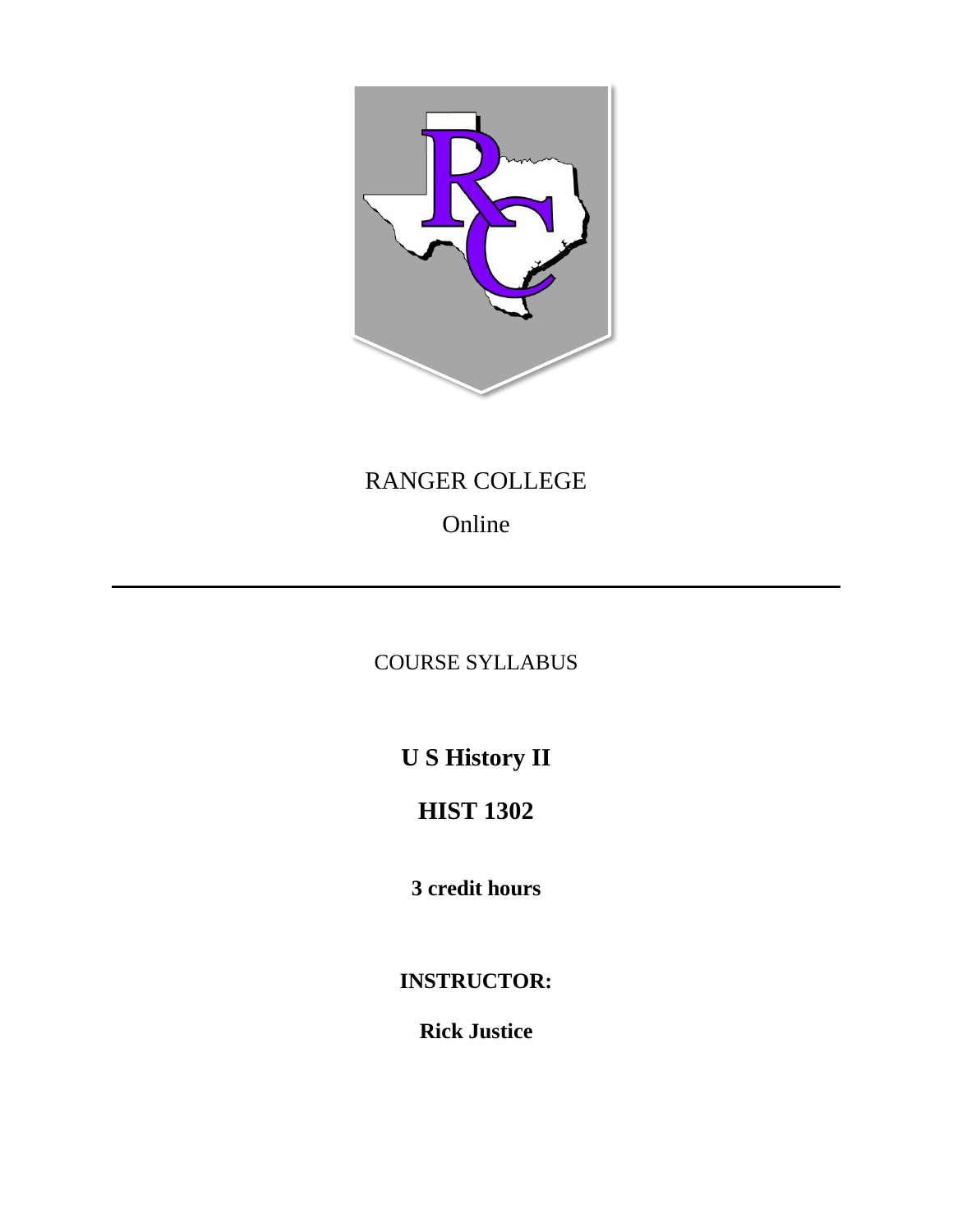| <b>INSTRUCTOR:</b> Rick Justice |                                                        |
|---------------------------------|--------------------------------------------------------|
| EMAIL:                          | rjustice@rangercollege.edu                             |
| PHONE:                          | 325.647.7099                                           |
|                                 | Office HOURS: Monday, Tuesday and Thursday, 7:00-10:00 |

#### **I. Texas Core Curriculum Statement of Purpose**

Through the Texas Core Curriculum, students will gain a foundation of knowledge of human cultures and the physical and natural world, develop principles of personal and social responsibility for living in a diverse world, and advance intellectual and practical skills that are essential for all learning.

#### **II. Course Description**

This course is a continuation of United States History 1301.

Emphasis is placed on new social and industrial problems, rise of the progressive movement, the United States as a world power, World War I, depression and the New Deal, World War II, and contemporary America. Credit 3 semester hours.

## **III. Required Background or Prerequisite**

There are no prerequisites for this course, but a strong commitment to read and a desire to learn about American History.

### **IV. Required Textbook and Course Materials**

Brands, H. W.; T. H. Breen, R. Hal Williams Ariela J. Gross. *American Stories: A History of the United States*, 4th: Pearson: 2019. ISBN-10: 0135233143

#### **V. Course Purpose**

The student in this course will analyze specific people, places, events, and ideas with a goal of understanding the holistic perspective of American History.

### **VI. Learning Outcomes**

- Read, analyze, and critique primary and secondary historical texts.
- Demonstrate knowledge of people, places, events and ideas of American History.
- Trace the historical developments and intellectual developments of American History.
- Articulate key conceptual distinctions in American History.
- Communicate understanding of American History, orally or in writing.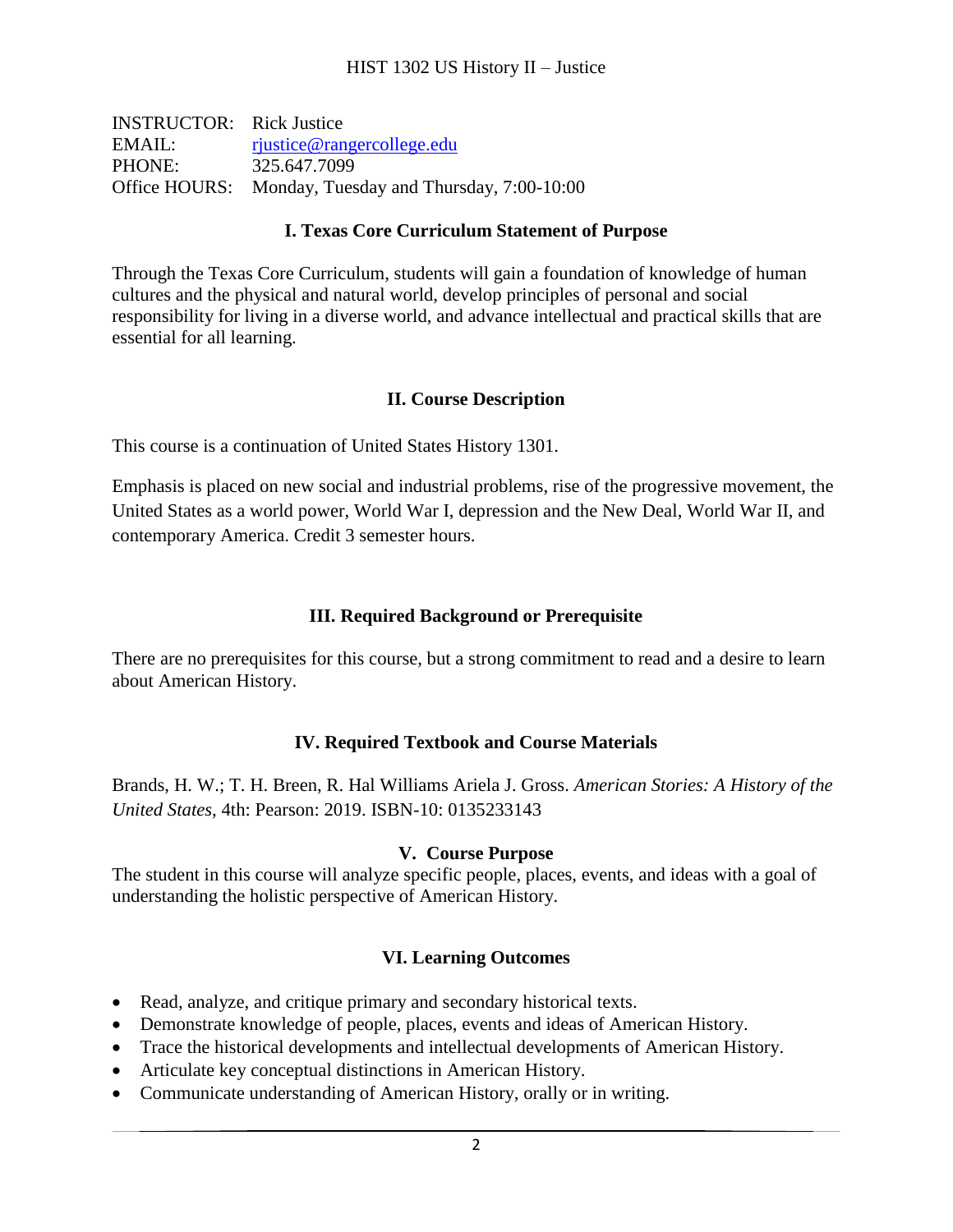## **VII. Core Objectives**

This course meets the following of the six Core Objectives established by Texas:

- ☒ **Critical Thinking Skills (CT) –** Creative thinking, innovation, inquiry, and analysis; evaluation and synthesis of information
- $\boxtimes$  **Communication Skills (COM)** effective development, interpretation and expression of ideas through written, oral, and visual communication
- ☐ **Empirical and Quantitative Skills (EQS) –** The manipulation and analysis of numerical data or observable facts resulting in informed conclusions
- $\Box$  **Teamwork (TW)** The ability to consider different points of view and to work effectively with others to support a shared purpose or goal
- ☒ **Social Responsibility (SR) –** Intercultural competence, knowledge of civic responsibility, and the ability to engage effectively in regional, national, and global communities
- $\boxtimes$  **Personal Responsibility (PR)** The ability to connect choices, actions, and consequences to ethical decision-making

## **VIII. Methods of Instruction**

This is a multimedia class, and as such it may include lectures, assigned readings, discussions, group projects, videos, electronic documents, PowerPoints, Discussion Boards, and more.

## **IX. Methods of Assessment**

- **Class participation (10 percent of total grade) (PR, COM) –** This includes regular attendance and participation in class through Blackboard, including required posts uploaded to the Discussion Board in Blackboard. Strong class participation does not mean simply turning in all your assignments, but it means participating in an informed way about the readings, synthesizing the comments of others, and listening with respect and attention to the diverse backgrounds and perspectives of your peers. You will receive a class participation grade at the midpoint of the semester and again at the end, based on your attendance and active participation, as well as your completion of, or failure to complete, any given assignments.
- **Chapter Tests (10 percent) (CT, PR, SR)**  Careful examination of assigned readings is essential for this reading-and-discussion-based course, so you will be held accountable for completion of the reading assignments. Chapter Tests will assess your knowledge and understanding of what you have read, focusing especially on the technical terminology of American History. **NOTE:** You are responsible for knowing the information in all of the readings even if they are not directly covered in classroom PowerPoints and discussions. These will be averaged for one grade.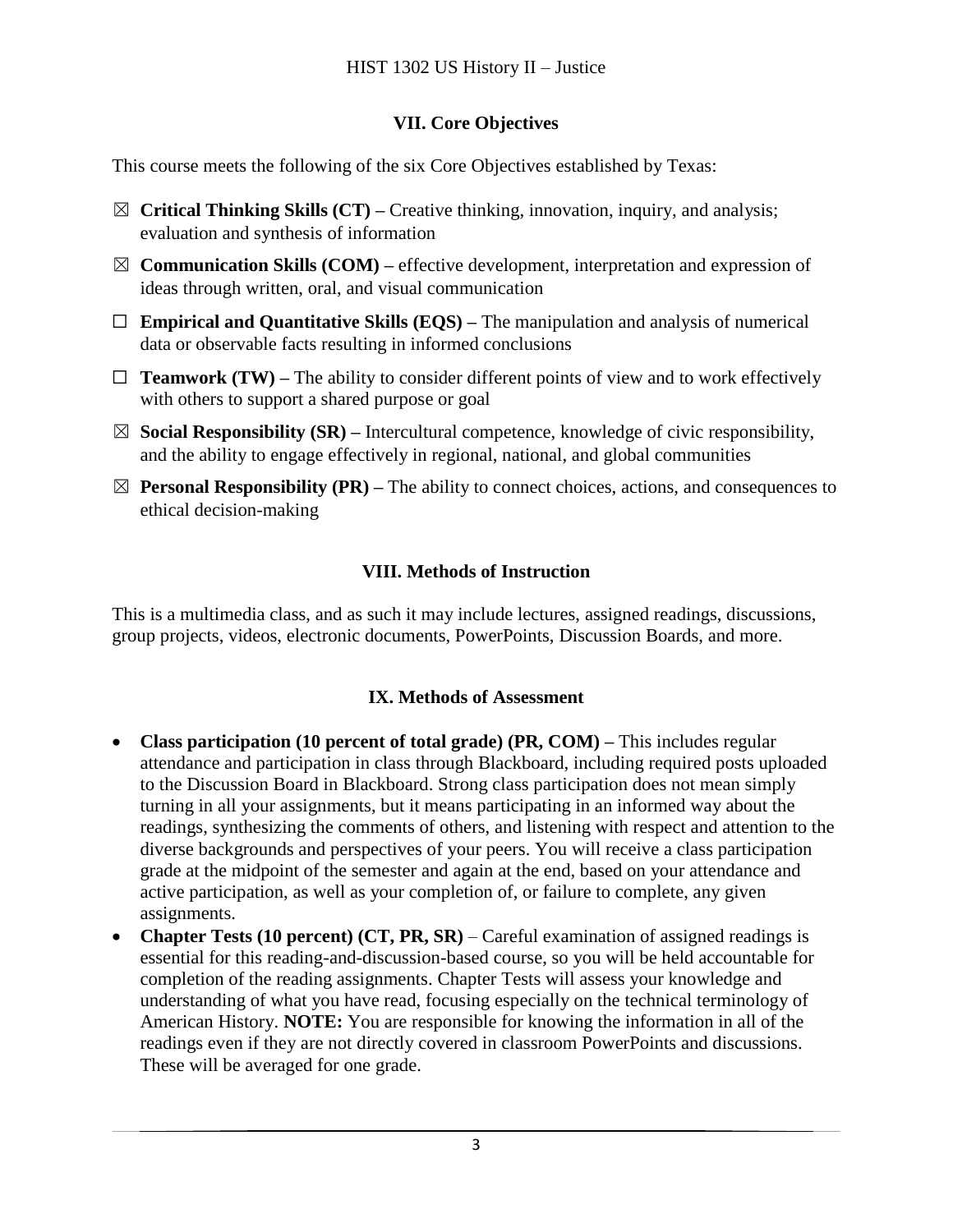- **Unit Exams** (40 percent) **(CT, COM, SR)** The course is divided into four units roughly consisting of four chapters each. At the end of each unit, an exam will be given so the student can demonstrate proficiency in the concepts, people and events that occur within the unit. These unit exams will be 12.5 percent of the final grade for **each exam**. The total for these exams is 50 percent. The Final Exam is considered one of the Unit Exams although it will also cover some material that is comprehensive to the semester.
- **Discussion Boards (30 percent) (CT, COM, PR) --** Each of the four units will also have a discussion board topic or topics that will cover the content of the entire unit. Each student will post to the original Discussion Board prompt and each student will respond to another student's discussion board post. These will be averaged for one grade. The exams will cover both the reading assignments, the chapter PowerPoints, and any other material the instructor informs the student to include in their preparation.
- **Essays (10 percent) (CT, COM) --** Each student will write two essays on an assigned topic, one during the first half of the semester and the other during second half of the semester. The essay will be 1000 words in length, and it will be appropriately documented using MLA, 7<sup>th</sup> Edition.

Grading scale:  $A = 90-100\%$   $B = 80-89$   $C = 70-79$   $D = 60-69$   $F = Below 60$ 

## **X. Course Policies**

The following rules and guidelines about classroom behavior are to be memorized, internalized, and strictly adhered to. Failure to do so will negatively impact your experience of this class, not to mention your grade.

1. Attendance/Tardiness

Class attendance is a requirement, if you anticipate more than three unexcused absences during the course you should wait for a later date to take this course.

Regular and punctual attendance in all class meetings is considered essential to the success of this course. If the student has three absences in a course in which he/she is currently enrolled; the instructor may drop the student with a grade of "F".

Absences are counted from the first day of class January16, 2018 as listed in the College Calendar, regardless of the date of the student's registration. All work and/or assignments missed must be completed within one week of the absence.

For this online class, attendance will be measured each week by the student's participation in the course content for the week. **Attendance means more than logging on to Blackboard.** For a student to be counted "present", meaningful participation in the course is necessary each week. Meaningful participation can include: taking a quiz, writing an essay, accessing the PowerPoint for the week or other activities that show participation.

### 2. Class Participation

Class participation will include daily work and other assignments as required.

3. Missed Major Exams/Assignment Makeup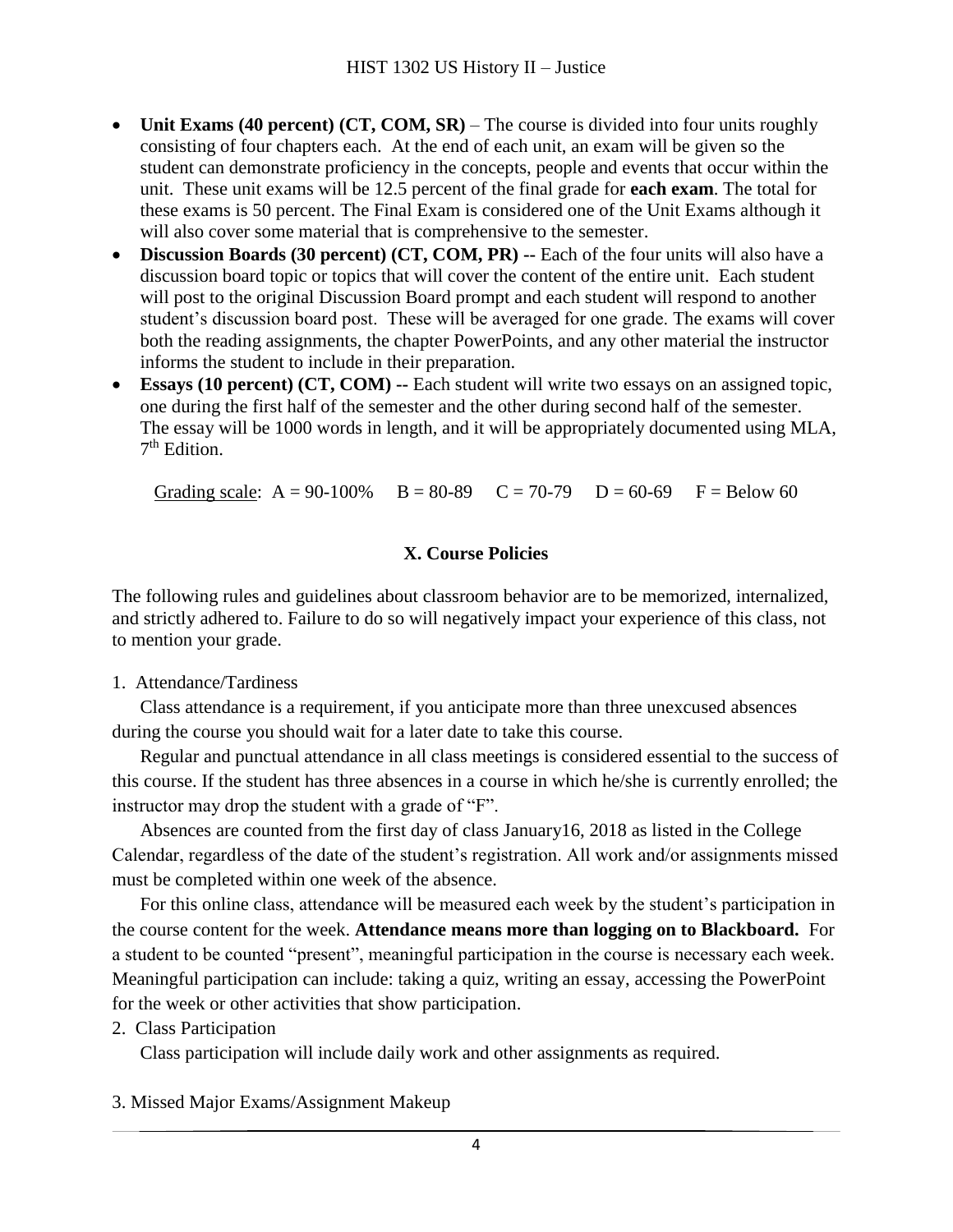**Make-up work will only be granted in extreme circumstances such as illness, bereavement, etc., and only if the student makes prior contact with the instructor with an explanation as to why the exam/assignment will be missed**. Make-up work must be turned in within one week of returning to class. The student may take make-up exams only by appointment. A grade of zero will be given for any missed exam that is not excused.

It is the sole responsibility of the student to acquire the lecture notes and any other class material covered during their absence.

A maximum grade of seventy will be given on all makeup work not completed within one week after the student returns to class.

Make-up exams will be administered by appointment.

## 4. Academic Dishonesty

Any assignment reflecting cheating, plagiarism, or any other form of academic dishonesty will receive a grade of zero. A second instance will result in automatic failure of the class and a report being filed with Ranger College's Vice President of Instruction. The consequences of this report can be quite severe for your academic future. For more details, see the section of the Ranger College Catalog (available at www.rangercollege.edu/catalog.pdf), titled "Student Misconduct," subsection "Academic Dishonesty."

## 5. Student Behavior

When any activity of an individual in the class impedes the learning process of any other individual in the class, the individual causing the disruption is subject to immediate dismissal from class and may be dismissed from the course. Discussion boards will be conducted in a collegial, professional, and courteous manner. No negative and demeaning language will be tolerated in discussion to or about another individual.

6. **Email:** I am happy to communicate with you by email and will do my best to respond within 48 hours during the week. Messages sent over the weekend will be read on Mondays. In the subject line of any email that you send me, please indicate the content of the email. Then begin your message in the following manner:

Dear Mr. Justice,

My name is \_\_\_\_\_\_\_ and I am in your US History II class.

Ranger College provides an email address for every student (including Dual Credit students). I will normally respond to emails through Blackboard, but I will occasionally respond directly through the email system of Ranger College. You must check your Ranger College email address regularly, or setup the RC email address to forward to the email you normally check. I have experienced difficulty communicating with students in the past simply because they do not use the RC email address. It is your responsibility to check this address regularly.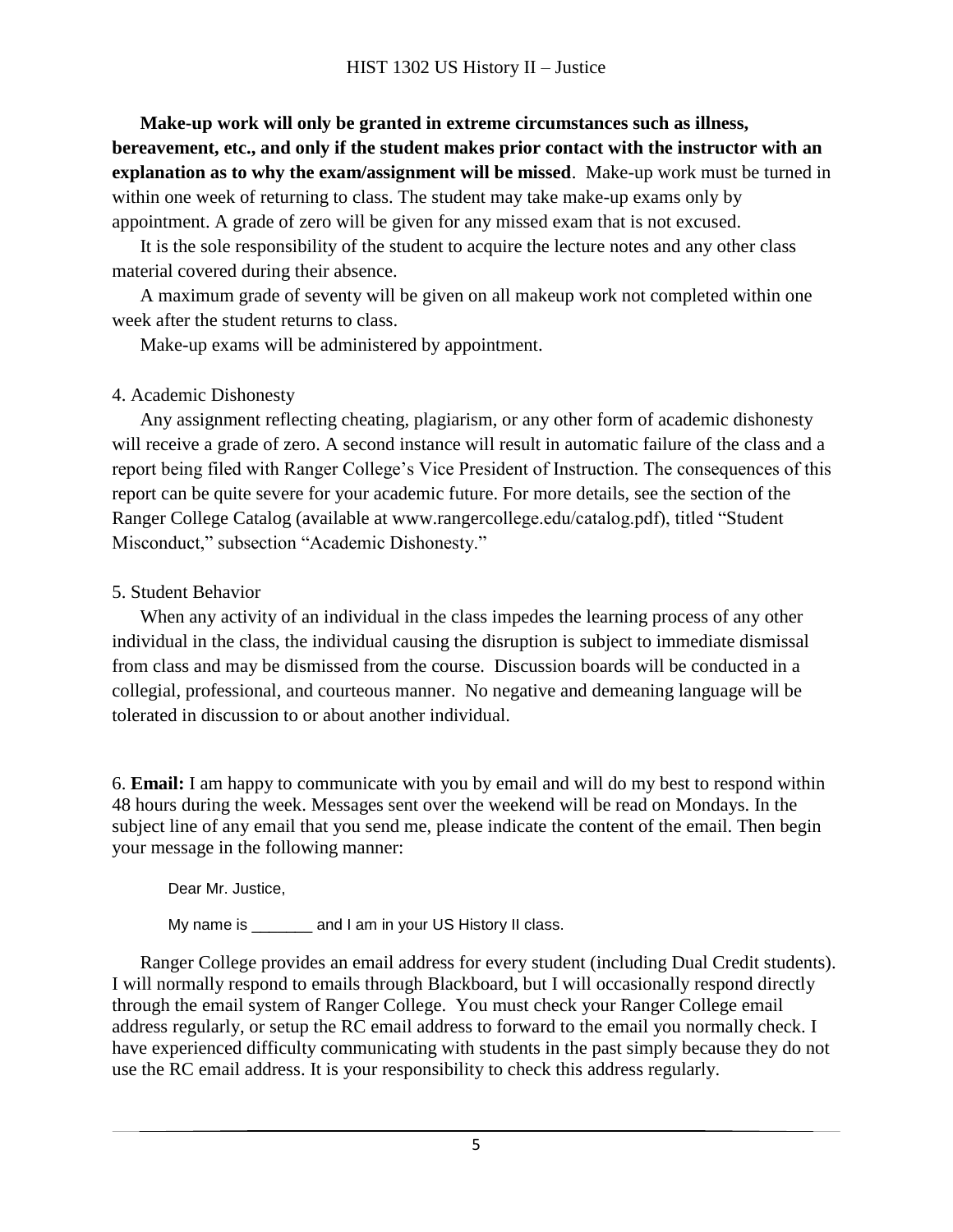### **XI. Course Outline/Schedule**

Reading assignments and the dates of exams and written assignments are subject to revision as needed. I will announce all revisions in class, post them on Blackboard, and do my best to make sure that everyone knows about the changes. If you miss class, you are still responsible for submitting assignments according to any revisions that we make to the schedule.

| <b>Date</b> | <b>Assignment</b>                                                                        |
|-------------|------------------------------------------------------------------------------------------|
| Week 1      | Introduction/Policies/Chapter 17 / Quiz; Chapter Test                                    |
| Week 2      | Chapter 18 Reading; Chapter Test                                                         |
| Week 3      | Chapter 19 Reading, Chapter Test; Discussion Board - Unit<br>One,                        |
| Week 4      | Chapter 20 Reading, Chapter Test, Exam One over Chapters<br>17-20                        |
| Week 5      | Chapter 21 Reading, Chapter Test and Essay 1                                             |
| Week 6      | Chapter 22 Reading, Chapter Test                                                         |
| Week 7      | Chapter 23 Reading, Chapter Test; Unit Two Discussion<br><b>Board</b>                    |
| Week 8      | Reading Chapter 24, Chapter Test; Exam Two over Chapters<br>$21 - 24$                    |
| Week 9      | Chapter 25 Reading, Chapter Test; Essay 2                                                |
| Week 10     | Chapter 26 Reading, Chapter Test; Unit Three Discussion<br><b>Board</b>                  |
| Week 11     | Chapter 27 & 28 Reading, Chapter Tests                                                   |
| Week 12     | Exam Three over Chapters 25-28; Chapter 29 Reading,<br><b>Chapter Test</b>               |
| Week 13     | Chapter 30 Reading, Chapter Test                                                         |
| Week 14     | Chapter 31 Reading, Chapter Test; Review for Final; Unit<br><b>Four Discussion Board</b> |
| Week 15     | Chapter 32 Reading, Chapter Test                                                         |
| Week 16     | Exam Four - Final Exam Final Exams                                                       |